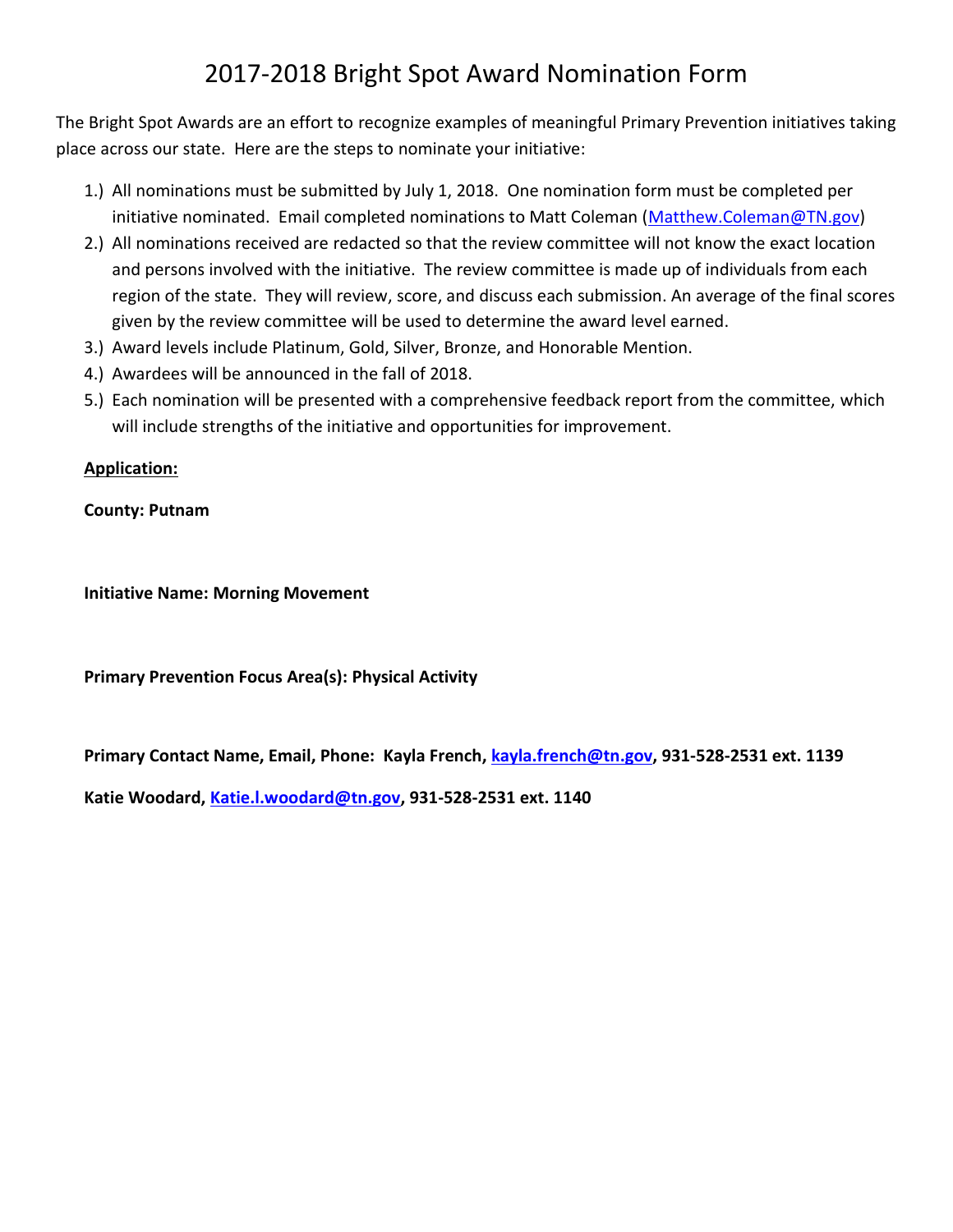## **Bright Spot Award Questions**

**Please explain why you think this initiative should be considered for the TDH Bright Spot Awards.** (150 words max); (10 points available)

**Morning movement has been a great way to incorporate 30 minutes of physical activity to school age children in Putnam County. Childhood overweight and obesity rates are currently at 37.8% in the county. Morning Movement allows students to be physically active during the time they arrive at school and wait for the morning bell to ring. This program has cut down on disciplinary actions while bringing oxygen to the brain to get it functioning properly before the school day begins. Teachers have seen improvements on concentration and behavior in class. Documentation is also being gathered to measure academic performance.**

**Is this initiative contributing to a policy, systems, and/or environmental change<sup>1</sup> in the community?** (300 words max); (75 points available)

**Morning Movement contributes to Active Students, Active Learners by "incorporating movement before the school day which has been proven to enhance the cognitive capacity of children." This is a system change for the current schools we are in. Each principal has requested that Morning Movement be a regular activity in their school. They understand the importance of physical activity on academic performance and behavior. They also recognize the childhood overweight and obesity epidemic that we have in our county and want to incorporate something to help decrease this issue over time. The principals who are currently implementing Morning Movement are sharing their success with colleagues and encouraging them to adopt the program. We are seeing that students are asking to be dropped off at school earlier so they can participate in Morning Movement. We hope this initiative will encourage schools to implement more movement throughout the day to add to the number of physical activity minutes as well as making physical activity and health a positive priority.** 

**What are the SMART objective goals and major purpose(s) of this initiative? (SMART objectives are Specific, Measurable, Attainable, Relevant, and Time Bound. Example: By May 2019; all soft drink machines in Lauderdale County Schools will be turned off during the school day, per school board policy.)** (300 words max); (10 points available)

**By September 2018, access to physical activity opportunities in Putnam County will be increased by 2 or more. The purpose of this initiative is to provide physical activity to several school aged children. Our long term goal is to decrease the childhood obesity rates in Putnam County. Short term goals for this initiative are to improve behavior, concentration, and grades throughout the school year.**

l

 $^{1}$  Policy, systems and environmental change is a way of modifying the environment to make healthy choices practical and available to all community members. By changing laws and shaping physical landscapes, a big impact can be made with little time and resources. By changing policies, systems and/or environments, communities can help tackle health issues like obesity, diabetes, cancer and other chronic diseases [\(http://www.cookcountypublichealth.org/files/CPPW/PSE%20Change.pdf\)](http://www.cookcountypublichealth.org/files/CPPW/PSE%20Change.pdf)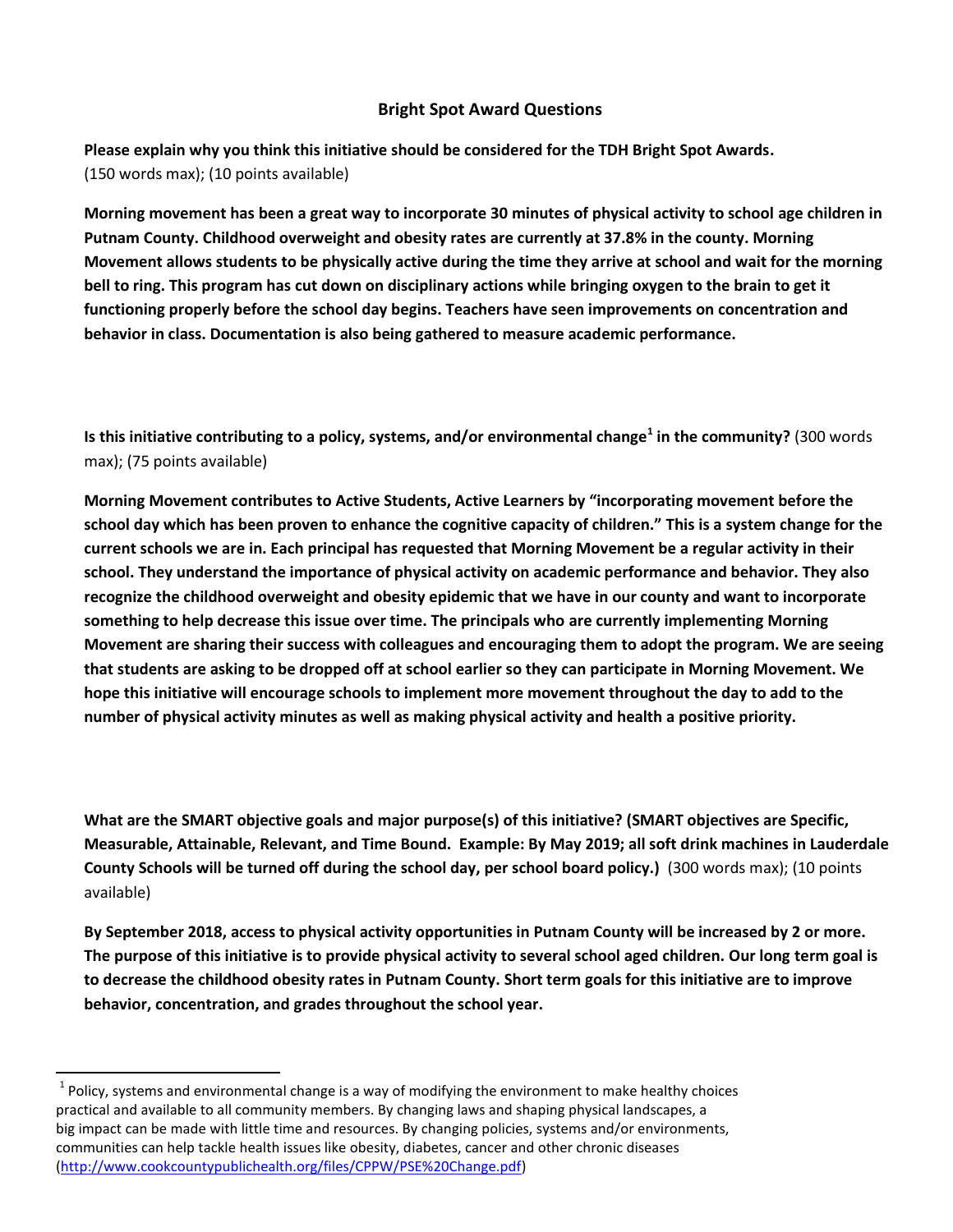**What is the annual budget and funding source for this initiative? If no funding is available, how have you implemented or sustained the initiative?** (150 words max); (5 points available)

**There is no budget needed. Health Department staff provides and facilitates equipment free activities.**

**Have community partners helped with the initiative? What are the roles of these partners?** (300 words max); (20 points available)

**We have partnered with three schools in the Putnam County school system as well as Coordinated School Health. The role of the host schools is to provide the facility and behavioral measurements. The host school also facilitates the transfer to and from Morning Movement. The role of Coordinated School Health is to provide academic measurements.** 

**What is the timeline for the initiative? (When does planning occur? When is/was the initiative implemented? When is the initiative evaluated?)** (250 words max); (5 points available)

**The initiative was implemented from October 2017-May 2018. Planning occurs during summer break June-July. Evaluation for the initiative is received from teachers from the participating schools and Coordinated School Health by July 2018.** 

**In what way is this initiative especially innovative? How is this initiative different from other similar programs? Is there a specific idea tested with this approach? Is this work informed by relevant literature or research studies?**  (400 words max); (20 points available)

**A program such as Morning Movement has never been implemented in Putnam County Schools. Similar physical activity programs that are offered are only offered during or after school. Offering a physical activity program in the morning before the school day begins, provides different benefits to the student. The students' day is started out on a positive note. Their brain has been warmed up for the long day ahead of focus, concentration, and learning. Behavior and academic success will be measured to see the benefits of physical activity in the morning. Research shows that physical activity directly impacts behavior and brain development. Studies have shown that students who regularly participate in physical activity programs are less likely to be absent and less likely to drop out. (D'Agostino et al.)** 

**"When students are active, they process and retain information more effectively, leading to increased academic performance. Active students also tend to have greater attention spans, better behavior, and can have better overall mental health. The Tennessee Departments of Education and Health are teaming to help bring tools, success stories, and evidence to education decision makers that illustrate the immense impacts of physical movement on the whole student, particularly academic performance. Taken together, movement**